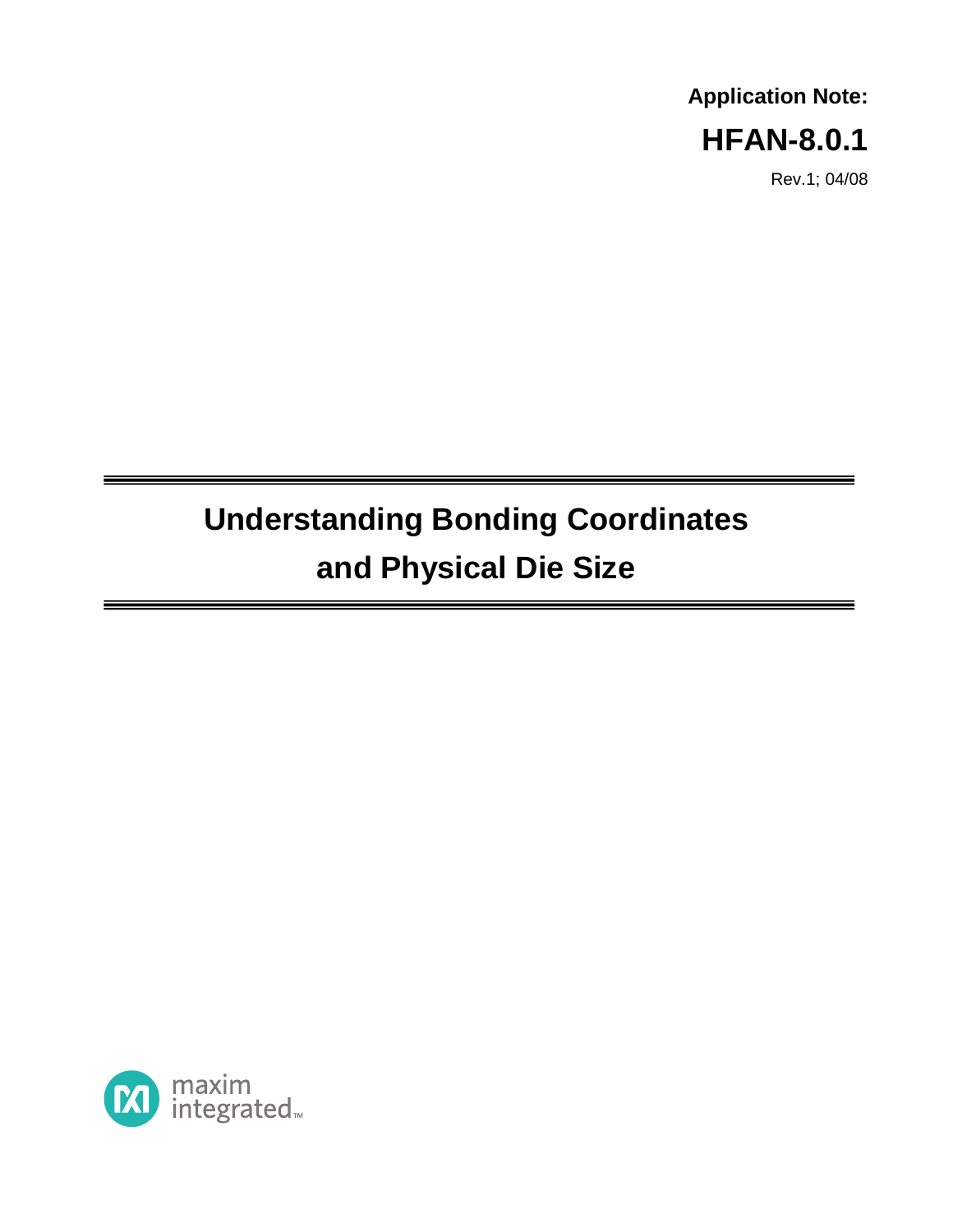## **Understanding Bonding Coordinates and Physical Die Size**

#### **1 Introduction**

When calculating pad coordinates, there is often confusion between the die size specified in the data sheet and the physical die size after it is cut from the wafer. Although the physical die size is not needed for wire-bonding purposes, it's important to understand the difference between the two measurements and the tolerances that affect the overall physical die size. The physical edge of the die is not a good reference for wire bonding because of slight inconsistencies of overall die dimensions. In the discussion that follows, proper methods for die orientation and bonding coordinates will be explained, along with how to calculate the physical die size. The MAX3970 will be used as an example.

### **2 Bonding Conventions**

Wire bonding does not require exact physical die dimensions for wire placement. Bonding pads on the die are oriented to a common reference point. Once a reference point is located, the remaining points are inferred easily. The following procedure is used to orient and define pad locations for Maxim fiber products:

- 1. Orient the die.
- 2. Define an origin.
- 3. Reference all other pads to the origin.

Locate the die identification number and align it with the diagram in its respective data sheet to orient dice. The die identification number generally begins with a HD, HF, or HT for Maxim Fiber Communication ICs. Once the die number is aligned, assign sides A, B, C, and D and identify the index pad (Figure 1). The index pad is defined as the bottom pad on side A.



Figure 1. Die orientation

The origin is defined as the lower left visible corner of the index pad (Figure 2). The x-axis is defined as being parallel to side D, and the y-axis parallel to side A (Figure 2). Each pad is then referenced to its center from this origin. Bonding coordinates are available for all Maxim fiber parts sold as die.



Figure 2. Die reference origin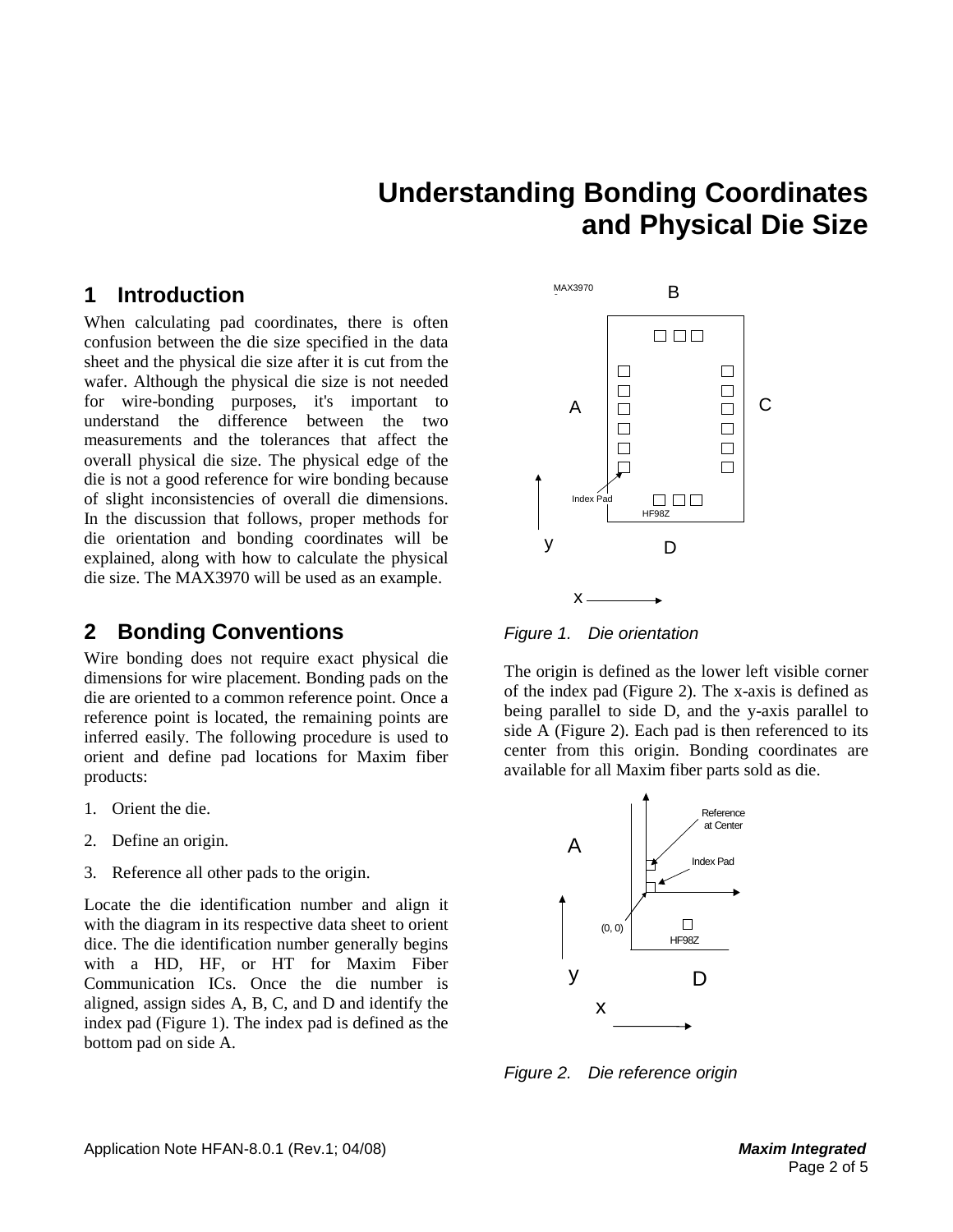Pad geometry varies from process to process. The bonding area is the section of the pad that is available for bonding (metal not covered by glass). Figures 3 and 4 illustrate how the origin is defined for square and octagonal pads.<sup>\*</sup> Table 1 lists definitions of general wafer and pad parameters used in the bonding process.



Figure 3. Square bond pad



Figure 4. Octagonal bond pad

 $\overline{a}$ 

∗ Pad-dimension variables are process-related. The dimensions given in Figures 3 and 4 relate to the F60 process.

#### **Table 1 Definitions of Wafer and Pad Parameters**

| <b>PARAMETER</b>        | <b>DEFINITION</b>                              |
|-------------------------|------------------------------------------------|
| <b>Transistor Count</b> | The number of active devices contained on      |
|                         | the die. Historically, this information is     |
|                         | used by the military in reliability            |
|                         | calculations.                                  |
| Substrate               | Potentialed base silicon. The substrate is the |
|                         | physical material on which an integrated       |
|                         | circuit is fabricated. Its primary function is |
|                         | mechanical support, but it may also serve      |
|                         | other electrical functions.                    |
| Process                 | The technology used to fabricate               |
|                         | semiconductor devices.                         |
| Glass Passivation       | The protective glass layer that covers the     |
|                         | die.                                           |
| Bond Pad Size           | The glass-free bondable area (passivation)     |
|                         | opening) on the die used for wire bonding.     |
| Metalization            | The application of metal alloy to the die.     |
|                         | Metalization facilitates electrical            |
|                         | conductivity.                                  |
| Die Thickness           | Wafer thickness after the thinning process.    |
|                         | Typically wafers are thinned to 14mils.        |
| Size                    | Center scribe to center scribe die             |
|                         | dimension.                                     |
| <b>Bond Force</b>       | Range of acceptable bonding force.             |
| <b>Ultrasonic Power</b> | Power used in ultrasonic pulse.                |
| <b>Bond Temperature</b> | Range of acceptable bonding temperature.       |
| <b>Bond Time</b>        | Duration that bonding parameters must be       |
|                         | applied.                                       |

## **3 Overall Die Dimensions (Physical vs. Published)**

In order to specify the overall die size, additional parameters relevant to the die size must be specified. These are *die seal, scribe street, center scribe,* and *saw kerf,* explained below.

#### • **Die Seal: A peripheral line defining the boundary of the passivation layer on the die**

The die seal prevents cracks formed during the cutting from penetrating into active circuitry. The distance from the die seal to active circuitry must be at least 1mil (25.4microns). This is not always the distance to the edge of a pad, as there can be active circuitry that extends beyond the pads.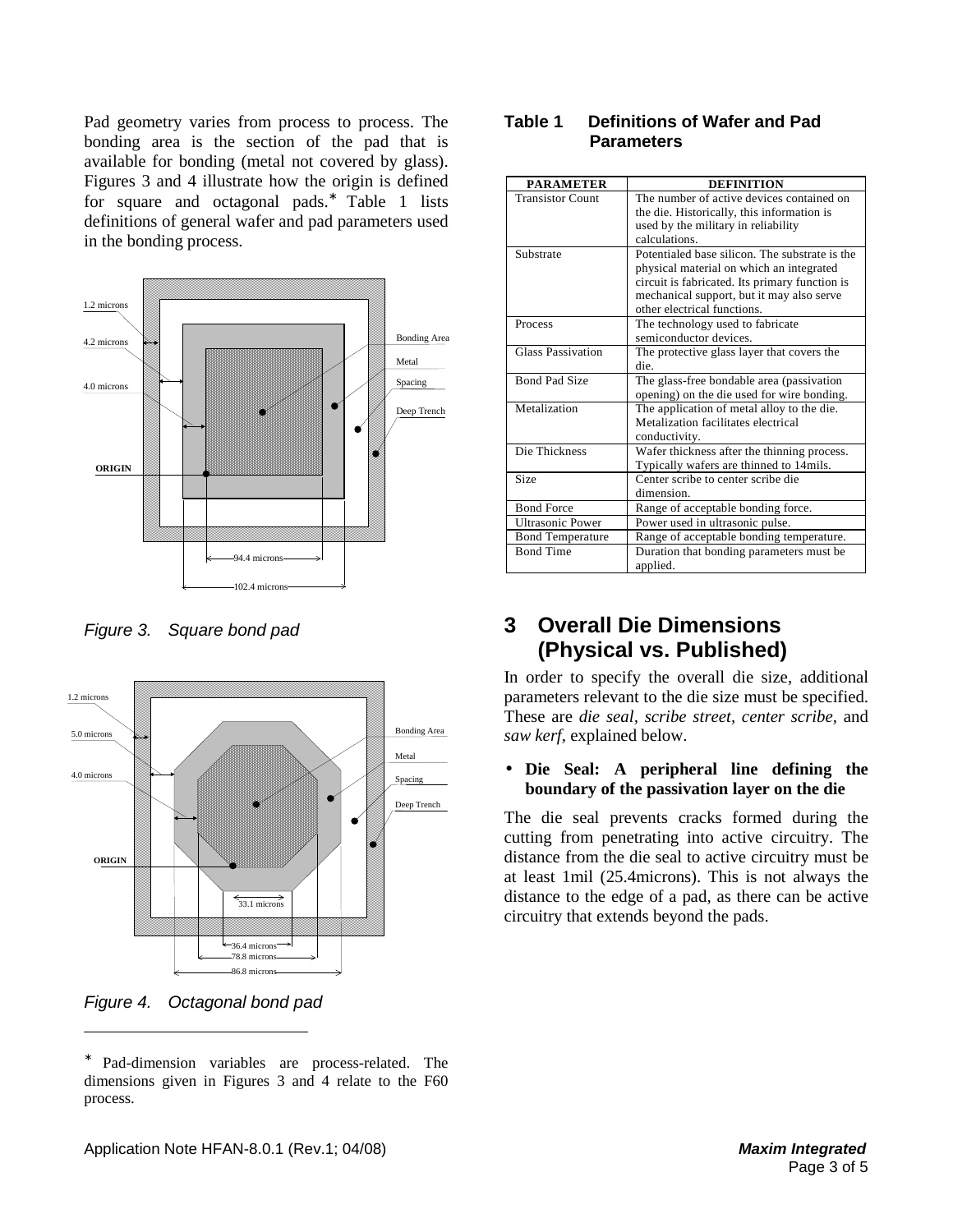#### • **Scribe Street: An opening between die**

The scribe streets separate adjacent die and are arranged in a uniform pattern over the entire wafer. Horizontal and vertical scribe streets are not always identical in width. Scribe streets can vary from 3mils to 7mils (101.6microns to 177.8microns), depending on the process used.

#### • **Center Scribe: Center of the scribe street**

Defines the precut die dimensions. This is the die dimension given in Maxim fiber data sheets.

#### • **Saw Kerf: The amount of wafer that is removed when the blade cuts the die**

It can be thought of as the width of the blade but is actually determined by many other variables. Table 2 lists typical saw-kerf values. These values take into account other factors, such as chipping and drift.

**Table 2 Typical Saw-Kerf Values** 

| Saw Kerf        | Wafer Thickness |
|-----------------|-----------------|
| $2.5 - 3.0$ mil | $<$ 15 mil      |
| $3.0 - 3.5$ mil | $15 - 20$ mil   |
| $4.0 - 4.5$ mil | $>20$ mil       |

Figure 5 shows the orientation of the die seal, scribe street, center scribe, and saw kerf. The dimensions from center scribe to center scribe are the published die dimensions found in Maxim fiber data sheets. Actual physical dimensions vary due to manufacturing tolerances and saw kerf. Absolute maximum and minimum physical die size can vary as much as the scribe-street width, but this is not typical. The next section explains how to calculate typical die sizes



Figure 5. Die terminology

## **4 Example: Die-Size Calculation (MAX3970)**

The MAX3970 measures 34mils by 53mils from center scribe to center scribe. This is the die-size measurement published in the data sheet. The horizontal and vertical scribe streets for the MAX3970 are 5mils wide. The wafer is < 15mils thick. Table 2 assigns a saw kerf of 2.5mils to 3.0mils for this die thickness. Physical die size can be estimated by subtracting half the saw kerf from each side of the die or by subtracting the entire saw kerf from the overall published dimension. Using a saw kerf of 2.5mils gives a typical physical die size of 31.5mils by 50.5mils (Figure 6).